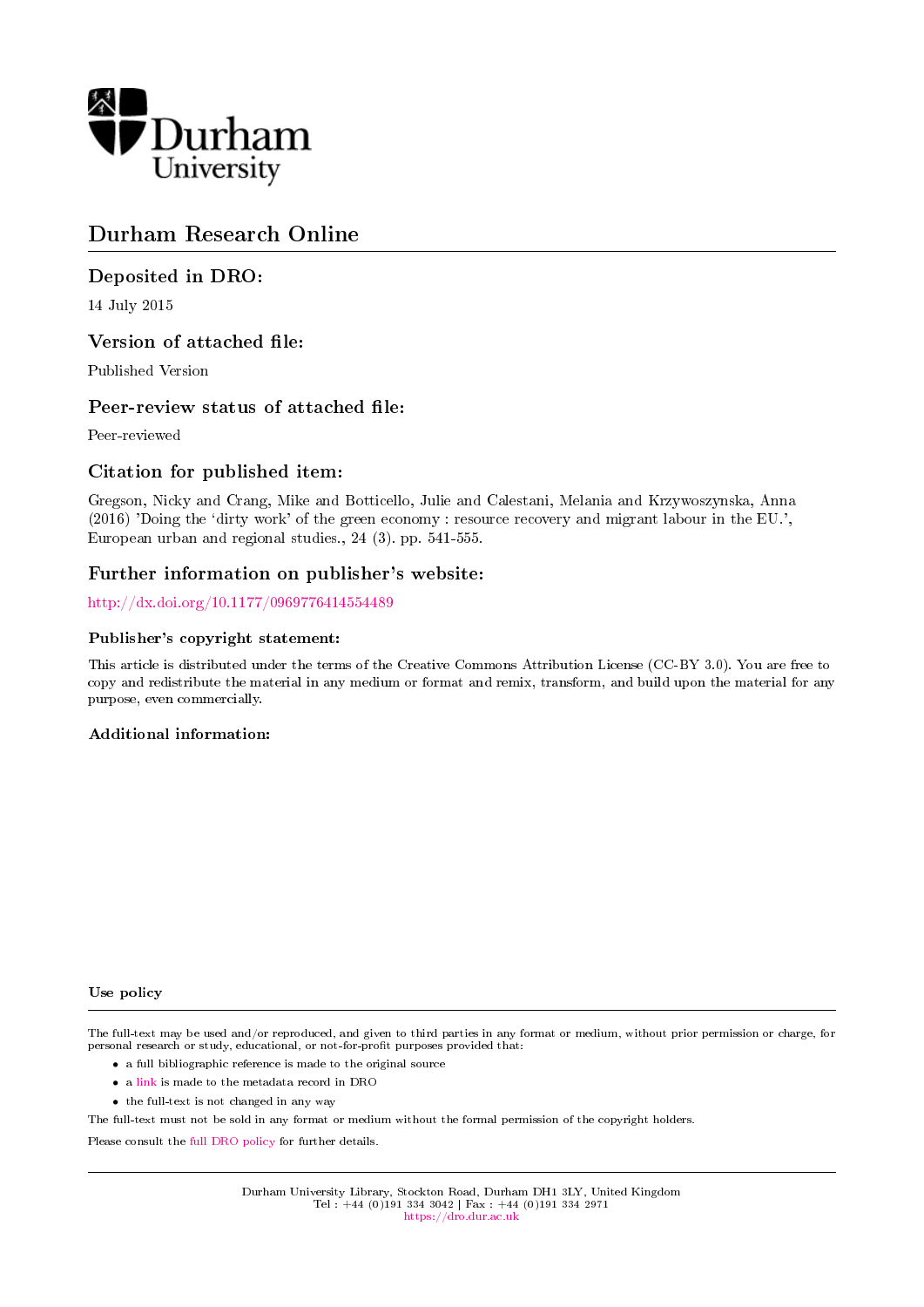

European Urban and Regional Studies 1–15

© The Author(s) 2014



Reprints and permissions: sagepub.co.uk/journalsPermissions.nav DOI: 10.1177/0969776414554489 eur.sagepub.com



## **Nicky Gregson and Mike Crang**

**migrant labour in the EU**

Department of Geography, Durham University, UK

## **Julie Botticello**

Department of Geography, Environment and Development Studies, University of London, UK

**Doing the 'dirty work' of the green** 

**economy: Resource recovery and** 

## **Melania Calestani**

Primary Care and Population Sciences, University of Southampton, UK

# **Anna Krzywoszynska**

Department of Geography, Durham University, UK

### **Abstract**

Europe has set out its plans to foster a 'green economy', focused around recycling, by 2020. This pan-European recycling economy, it is argued, will have the triple virtues of: first, stopping wastes being 'dumped' on poor countries; second, reusing them and thus decoupling economic prosperity from demands on global resources; and third, creating a wave of employment in recycling industries. European resource recovery is represented in academic and practitioner literatures as 'clean and green'. Underpinned by a technical and physical materialism, it highlights the clean-up of Europe's waste management and the high-tech character of resource recovery. Analysis shows this representation to mask the cultural and physical associations between recycling work and waste work, and thus to obscure that resource recovery is mostly 'dirty' work. Through an empirical analysis of three sectors of resource recovery ('dry recyclables', textiles and ships) in Northern member states, we show that resource recovery is a new form of dirty work, located in secondary labour markets and reliant on itinerant and migrant labour, often from accession states. We show therefore that, when wastes stay put within the EU, labour moves to process them. At the micro scale of localities and workplaces, the reluctance of local labour to work in this new sector is shown to connect with embodied knowledge of old manufacturing industries and a sense of spatial injustice. Alongside that, the positioning of migrant workers is shown to rely on stereotypical assumptions that create a hierarchy, connecting reputational qualities of labour with the stigmas of different dirty jobs – a hierarchy upon which those workers at the apex can play.

#### **Corresponding author:**

Nicky Gregson, Department of Geography, Durham University, Lower Mountjoy, South Road, Durham DHI 3LE, UK. Email: nicky.gregson@durham.ac.uk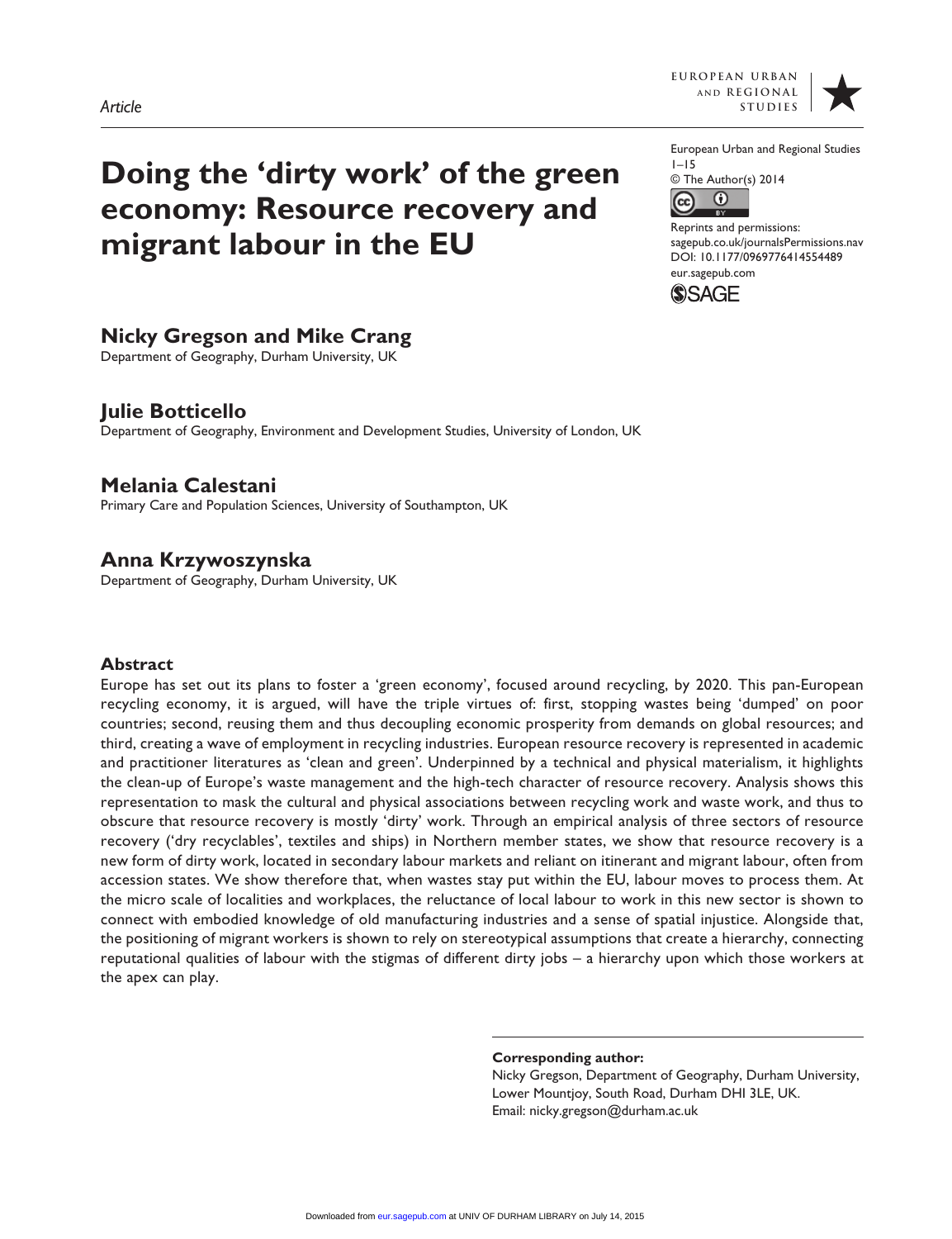#### **Keywords**

EU, labour, municipal waste, recycling, ship recycling, textile recycling

The recovery of secondary materials, or resources, for recycling within the European Union (EU) has become central in the drive to the greening of European economies. Three related motivations underpin this. First, there is an environmental and geopolitical driver to decouple economic growth from the consumption of finite material resources. Resource recovery within the EU is seen as a means to sustainable production and as a way of breaking a resource dependence that is argued to be leaving the EU vulnerable to capricious external powers, especially as demand from non-Western countries for the same resources increases (European Commission (EC), 2011; European Environment Agency (EEA), 2011). Second, current global recycling labour is found largely in the developing world (Alexander and Reno, 2012) and is haunted by the trope of waste workers in the Global South whose labour breaks up the iconic consumer goods of the digital age or the capital goods of globalisation – mobile phones, computers and merchant ships (Basel Action Network (BAN), 2002, 2005; ILO, 2004; Greenpeace/FIDH/YPSA, 2005). This figure has been central to the global environmental justice movement. Circulating images, often of child labour working in environmentally degrading conditions in the Global South, have served to bolster the critique of the wastefulness of Western consumerism, showing that the burden of the world's waste rests on the shoulders, and is felt in the bodies of the poorest of the poor (Clapp, 2001; cf. Crang, 2010). In response, environmental non-governmental organisations (ENGOs) pressurised Western states to bring recycling operations closer to the homes of Western consumers. This 'proximity principle' has played a prominent role in European waste policy for the past twenty years. Third, there is the promise that elevated levels of European resource recovery might also boost EU economies, via increasing employment in the 'green economy'. Waste management companies, for example, advance claims that, in the UK alone, expanding recycling could create up to 84,000 jobs in the next decade, and that these might

have the added virtue of being located in areas formerly associated with heavy industries (SITA UK, 2012: 4). In the EU as a whole, jobs in recyclingrelated activities grew from 230,000 to 500,000 between 2000 and 2008, at a rate of over 10% per annum (EEA, 2011: 17).1

Foundational to the proximity principle is that the societies who generate the world's wastes should be those who bear the responsibility for their management. This principle is encoded in the EU's Waste Framework Directive, which seeks to prevent 'toxic' waste from being exported across the EU's borders. European waste management is further structured by the EU Landfill Directive (1999), which sought to divert materials from landfill, and by a raft of sector-specific regulations such those as for end-of-life vehicles. The Landfill Directive has boosted recycling rates across the EU through the implementation of stepped yearly targets for member states. Indirectly, it has also extended the reach of ethical consumption for European consumers, to encompass the discards that are an effect of consumption (Bulkeley and Gregson, 2009). 'Doing the recycling' has become part of a responsible consumption across the EU. It is normative, habitual and extends care at a distance from its traditional focus on workers in the agricultural and primary manufacturing sectors of the Global South (Barnett et al., 2005) to include environmental care for distant lands and, additionally, for distant workers. In this way, European consumers' domestic recycling labour is connected to the alleviation of environmental degradation in developing countries as well as caring for and about recycling workers in the Global South. The question that remains unasked in these developments, however, is 'what kind of work has accompanied the rise of recycling *within* the EU?' The academic literature thus far has largely ignored this question. Much existing research positions recycling under the banner of sustainable consumption and examines it through consumers and consumption. The interest is in the recycling habits and practices of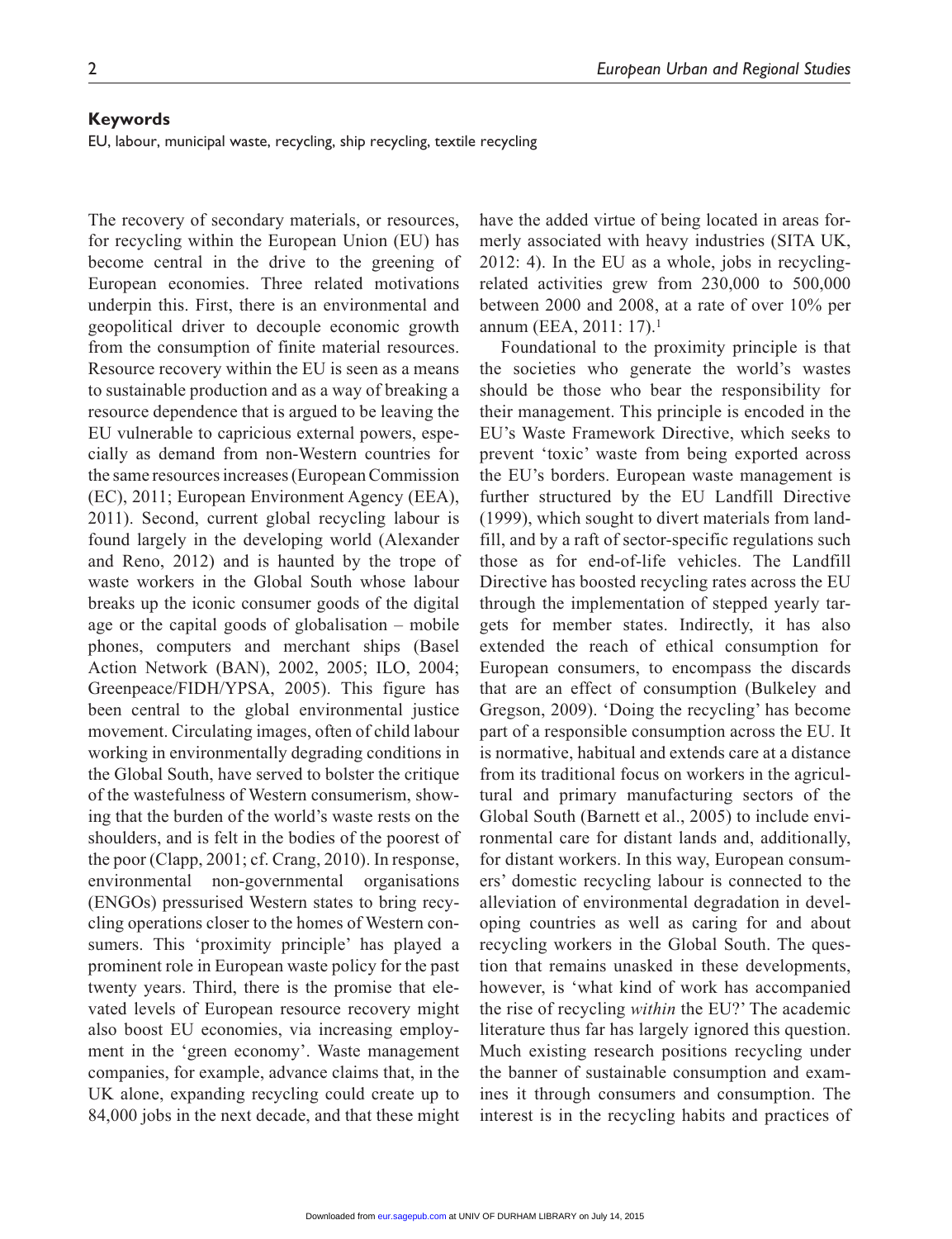consumers, the willingness of consumers to do the work of pre-sorting rubbish, and thus in explaining differences in recycling rates between different groups (e.g. Barr et al., 2001, 2003; Collins et al., 2006; Darby and Obara, 2005; McDonald and Oates, 2003; Tonglet et al., 2004; Wheeler and Glucksmann, 2013). In contrast, environmental research positions recycling within the wider frame of municipal waste governance (Bulkeley et al., 2007). Whilst it acknowledges the activities of collection, its focus is more on governing waste and its destination than on the economic effects and kinds of jobs created. Recent work on the processing of waste has focused on charting the performative effects of governance categories in defining what is waste and what is a product, and on the entanglement of material flows that result where one waste bleeds into another product (Lepawsky, 2012; Lepawsky and Billah, 2011). In so doing it follows the flows of materials (Gregson et al., 2010a), rather than accepting an a priori definition of a production network. Such work has highlighted the importance of global recycling networks (Crang et al., 2013), analysed material value translation across economies (Alexander and Reno, 2012) and established the importance of resultant clusters of reprocessing industries in less developed countries that, whilst exemplifying industrial symbiosis and circular economies, are often 'dirty' and polluting rather than highly technical, clean and green solutions (Gregson et al., 2012). Nonetheless, it has pointed to the global organisation of material flows and their connection to different kinds of labour around the globe. However, it has paid little attention to recycling labour within developed countries.

In the European policy literature, recycling is represented as a classic case of 'ecological modernisation' (Pellow et al., 2000), creating thousands of 'green' jobs within the EU in an innovative new sector that is argued to be beneficial to the environment, through resource conservation and appropriate waste minimisation and management, and to the economy, through generating new forms of employment. Such representations figure strongly in the two major European policy statements on green growth and the development of a European green

economy: the EU Thematic Strategy on the Prevention and Recycling of Waste (Commission of the European Communities, 2005) and the Roadmap to a Resource Efficient Europe (EC, 2011), both of which set the EU on the course to becoming a 'recycling society' by 2020. In these documents, European recycling is invariably portrayed as a clean as well as green activity.

In this paper we interrogate the representation of European resource recovery as clean and green. Our contention is that the emphasis within European recycling is on governance, which assumes a technical and physical materialism in which what matters are technological possibilities of resource recovery and environmental outcomes. A consequence is that little or no attention has been paid to how value is created from paid labour, which does the work of resource recovery or recycling the collected materials. Not only does this render these labour processes within the EU invisible, but that omission also allows for a portrayal of European resource recovery as clean and green. We show how a focus on recycling work as this is actually performed within Northern EU member states results in a very different reading. We draw on research in resource recovery sectors in two Northern European member states (the UK and Belgium) to show that such work is associated with the four Ds: it is dirty, often demeaning, physically demanding and in some cases, dangerous; added to which it is extremely lowly paid. These characteristics have clear and predictable effects on who does this type of work, through the historical association of waste work with marginalised and foreign workers (Zimring, 2004) and its intertwining with current EU labour hierarchies. Resource recovery in the Northern EU member states is work that local labour is often unwilling to do (c.f. Tannock, 2013); it is often migrant work; it is highly gendered, with patterns depending on the type of goods and materials being recovered; and it is associated particularly with workers from the A8 member states as well as non-EU nationals. As such, our research shows that, when wastes are sequestered within the EU's borders, it is labour that frequently moves to achieve their recovery as secondary resources.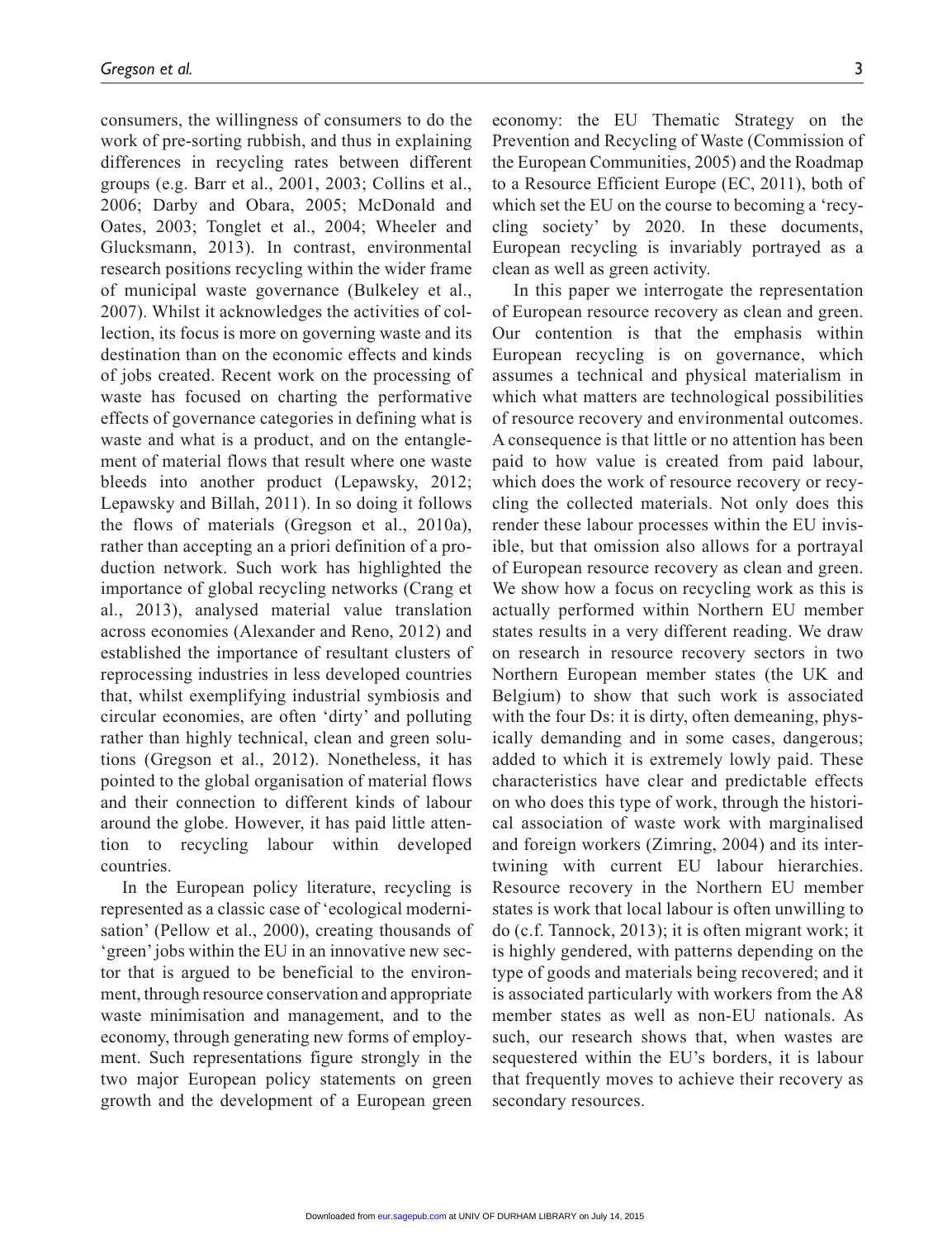A second contribution of the paper relates to a growing body of research on A8 migrant labour in Northern Europe. This has focused on Polish migrants, for the most part, in the UK but particularly within London, and has concentrated on the hospitality/catering and construction/handyman sectors (Baum et al., 2007; Datta, 2008; Datta and Brickell, 2009; Devine et al., 2007a, 2007b; Friberg, 2012a; Janta, 2011; Janta et al., 2011; Lyon and Sulcova, 2009; Perrons et al., 2010; Wills et al., 2009; c.f. Stenning and Dawley, 2009). Work on female migrant workers has addressed A8 labour but has focused far more on non-EU nationals, particularly within global care chains in the domestic and health-care sectors (Cox, 2007; Dyer et al., 2008; Yeates, 2012; but see Perrons et al., 2010). It has emphasised how embodied attributes of workers are drawn on, and interpellated, by employers and migrant workers at the micro scale of particular workplaces (McDowell et al., 2007). Across these literatures the term 'the hard-working Pole' emerges as a key cultural category, for both employers and labour. By contrast, a focus on the resource recovery sector highlights divisions *among* A8 migrant workers. It shows a labour hierarchy in this part of the secondary labour market that has Poles either at or near its apex. In resource recovery there are jobs that Poles will not do and jobs where the 'hard working' trope is not drawn on. In certain recovery sectors associations with physically hard, dirty work are read through a hyper-masculinity that codes such tasks with fun, pleasure and the frisson of danger. Rather than hard work, recovery work – at least in certain sectors – is seen to offer exciting, easy work, for relatively good money. The paper concludes by considering the wider ramifications of these findings with respect to A8 migrant labour and the policy goal of creating a pan-European recycling society. We begin, however, by establishing the main contours of recycling as this is discursively constructed and performed within the EU, and its identification as a clean activity, central to greening economies.

Clean and green, or dirty work?

For the past thirty years waste has been at the heart of EU environmental policy. So too has a sense of progressive cleansing, in which old polluting technologies and environmentally degrading forms of waste management have been increasingly regulated out of existence and replaced with newer, modern forms of waste management. At the same time, hazardous wastes have been regulated more tightly and responsibly than in the past. This sense of progress figures strongly in recent EU strategy statements on recycling and waste:

Heavy polluting landfills and incinerators have been cleaned up. New techniques have been developed for the treatment of hazardous waste. Hazardous substances are being removed from vehicles and electrical and electronic equipment. The levels of dioxins and other emissions from incinerators are being reduced. (EU, 2005: 3)

Recycling has played an important role in environmental clean-up. Recovering materials from discarded goods, which are then recycled through further rounds of manufacturing, has been the chief means of reducing waste. In acting to reduce waste, recycling is seen to be a means to a cleaner form of consumption and, through its increasing application in business and industry, to cleaner forms of production.

If 'cleaner' was the aim attached to recycling in the late 1980s and 1990s, the current favoured adjective is 'greener'. The EU's 2020 strategy after the 2008 financial crisis is for a smart, sustainable and inclusive EU, in which resource efficiency is seen as a means to economic and ecological security and sustainable growth. Recycling is seen to play a pivotal role within this:

Recycling has an essential role to play in achieving a major European and global policy priority: the shift to a green economy… generates prosperity while maintaining a healthy environment and social equity for current and future generations…. Today three of the most important challenges facing Europe are reducing environmental burdens, creating new jobs and enhancing the research base for the economy. Recycling can make a substantial contribution to addressing all three challenges, offering a win–win opportunity. (EEA, 2011: 7–8)

Recycling, then, sits at the heart of the EU's imagined economic transformation in the twentyfirst century (EC, 2011). Providing green as well as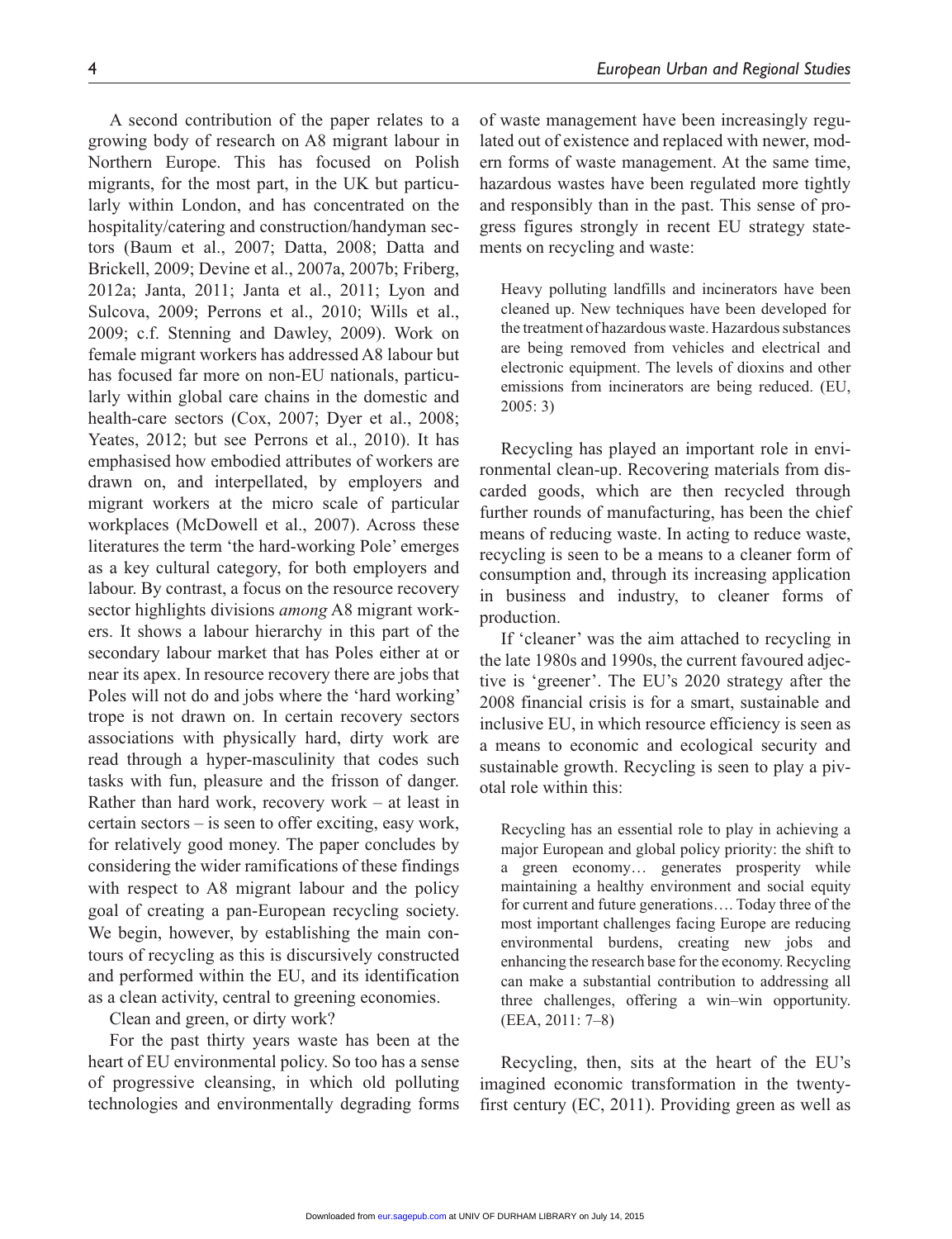clean high-tech growth, it is seemingly impervious to critique.

Our contention is that this representation of European recycling needs careful and critical interrogation. This is not just because it has been argued that the capital-intensive materials recovery operations that characterise European recycling create demand for more, not less, waste, nor because they can be argued to have led to a consumer 'rebound' effect, as doing the recycling is used to justify more, not less, consumption at the level of individual households and consumers (Alexander and Reno, 2012). Rather, we question the degree to which European recycling activities are as clean as they are made out to be. To make this argument we first need to establish two points.

First, the thinking about European recycling is dominated by a technical and physical materialism (Alexander and Reno, 2012) that is pervasive within the paradigms that dominate the recycling literature, many of which are derived from engineering and physical science.2 It emphasises the technical possibilities of materials transformations and the efficiencies of recovery, and highlights that European recycling is modern, or highly mechanised, rather than being labour intensive, as is believed to dominate recycling in the Global South (c.f. Minter, 2013). The academic and policy literatures focus overwhelmingly on the possibilities for, and rates of, recovery, whilst the trade and business press focus much more on technological advances for mechanising materials characterisation, recognition and separation. From a social sciences perspective, however, a key absence here is the labour process in the developed world. This is significant since it raises social equity issues about the scale of ecological benefit versus bringing workers into closer contact with environmental hazards, often in poor working conditions (Pellow et al., 2000).

Second, whilst current policy literature on European recycling makes connections to jobs and growth, it does so largely in macro-economic terms. The argument here is two-fold. First, that recycling creates more jobs than either landfill or incineration, and so is not just the better option in terms of the waste hierarchy but also the better option in terms of economic growth and well-being. Second, it is

asserted that, as recycling rates increase across the EU, a large number of new jobs in the new green economy will be created. In this way, the link between growth and waste is not only broken but so too is the association with limiting growth that has restricted the appeal of environmentalist positions. Instead, the green economy becomes an engine for economic growth. Shifting to the micro level, however, an open question is 'just what types of jobs are created by the recycling sector?' The EEA state:

Recycling makes an… important contribution to the green economy in terms of creating new jobs. The employment opportunities in the recycling sector include low skilled work in particular but also include medium and high skilled jobs, ranging from collection, materials handling and processing to manufacturing products. (EEA, 2011: 14)

However, and tellingly, references to low-skilled work are not present in either the trade press or in strategic-level EU policy documentation, in which only medium- and highly-skilled jobs are referred to and where headline plans for 'reducing materials use by 17% to 24%' are associated with 'creating between 1.4 and 2.8 million jobs' (European Resource Efficiency Platform (EREP), 2013)

Together these two points signal elisions about labour in the resource recovery sector. This has a weak and a strong form. The weak variant rests on a degree of elusiveness and slippage with regard to precisely which types of jobs are involved in the sector and at what skills level. Low-skilled work is not itemised, and even 'operative' tasks such as kerbside collection are represented as being medium-skilled jobs. The stronger version is where labour is rendered invisible through the focus on technology and materials transformations. Both weak and strong variants are a form of rhetorical masking. The use of the adjectives 'clean' and 'green', through their associations with sustainability, environmentally sound management and resource efficiency, is the means to this. They work to promote, but also simultaneously protect, European recycling by shielding labour from unwelcome scrutiny.

Research on global recycling networks shows that resource recovery depends on the separation, sorting and segregation of discarded goods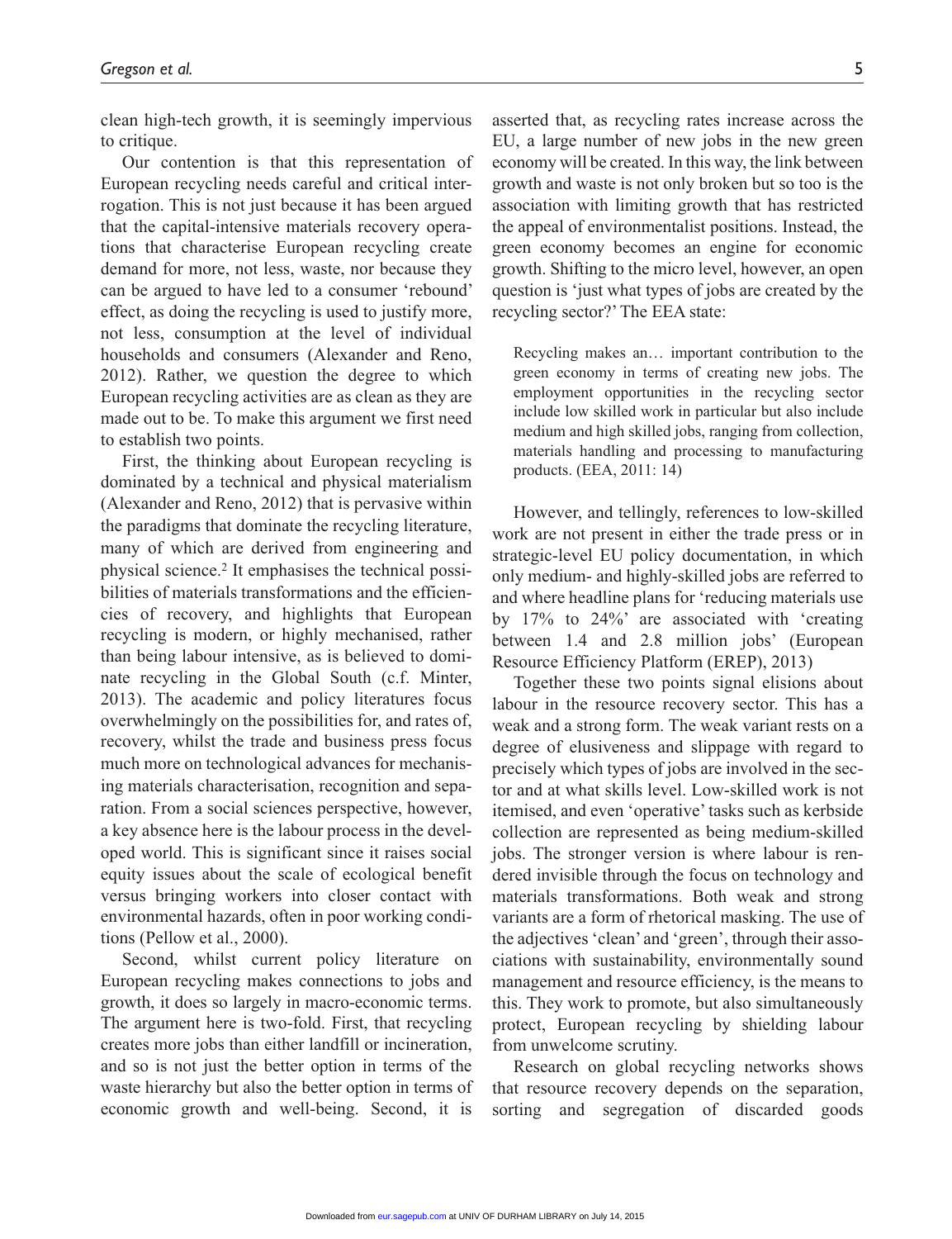(Botticello, 2012; Crang et al., 2013; Gregson et al., 2013). The tasks of separation, sorting and segregation relate to categories, or grades, of materials demanded by producers using the recycled materials. Sorting discarded goods into categories is the means by which value is created in resource recovery. Categories are expressed in terms of the degree of material purity and contamination for any given product. Generally, the more sorting, separation and segregation work that occurs then the higher the purity of the resultant materials, and higher purity commands higher prices in the markets. Of greater significance for our argument here, however, is the nature of sorting, separation and segregation as work. It is here that connections between recycling and dirty work, in both the physical and symbolic sense, are to be drawn.

The language of purity and contamination does not just apply to material properties. Culturally, waste work has long been seen as impure, contaminating and symbolically damaging in the classic sense argued by Mary Douglas (Douglas, 1966). Of necessity, separating, sorting and segregating discarded goods and materials into grades involves the physical handling of these materials, directly by hand or mediated through tools and machinery. Further, like mining and all forms of heavy industry, it involves an embodied work that brings workers and discarded goods, and the materials they release, into close proximity. This has potential consequences for the workers' health and well-being. As we show below, these characteristics tend to be known by local labour, which tends to be sceptical of the alleged clean and green nature of jobs in the resource recovery sector. In turn, this means that jobs in this sector are often taken up by casual, itinerant and migrant labour.

Finally, structural and organisational features combine to ensure that resource recovery in the EU is physically dirty work. The capital-intensive nature of European plants means that they require large volumes of material sourced from large geographical areas to maintain productivity levels. This is best illustrated through household recycling collections. In response to the targets associated with the Landfill Directive, more and more homes across the EU have been issued with more and/or larger

bins for recycling. Recycling collection points have proliferated in workplaces, businesses and transport interchanges, as well as in publicly accessible spaces. The economics of efficient collection from dispersed points also generates (dirty) work. Old goods tend to have accumulated dirt. Discarded goods are rarely cleaned and cared for with the attentiveness lavished on other possessions. Collection systems, too, lead to discarded material and goods lingering in receptacles (up to two weeks for household wastes, sometimes years for capital goods), before being moved for onward sorting. As a consequence, materials deteriorate in quality, particularly if they are exposed to the weather; they can attract urban animal life (typically foxes and rats); and they begin to develop the instantly recognisable pungent smell that is the aroma of discarded waste goods and materials. Correspondingly, working with such materials involves working closely with dirty, often contaminated, stuff – be that discarded paper, packaging and bottles, old clothes, discarded electronics, cars or capital goods.

In summation, work in the resource recovery sector involves the physically dirty tasks of separating, sorting and segregating discarded materials or wastes. It assuredly does convert some, but not all, discarded material to secondary resources for onward processing by manufacturers and thus contributes to broader environmental benefits of resource efficiency and conservation. But to do this involves handling large amounts of physically decaying things and materials, much of which smell disgusting and some of which can be harmful. This matters for workers, who remove physical dirt to generate cleaner streams of recovered materials. Recovering secondary resources for recycling, then, may be green, but as work it is about as far away from the adjective 'clean' as can be imagined. Resource recovery work is also invariably dirty work in the symbolic sense. Waste jobs and workers are tainted or contaminated by their association with physically impure materials. Classically, 'dirty workers handle the distasteful tasks that are necessary for the effective functioning of society that others can continue to regard themselves as clean and, therefore, superior' (Ashforth and Kreiner, 1999: 416). In that sense these are abject jobs – that are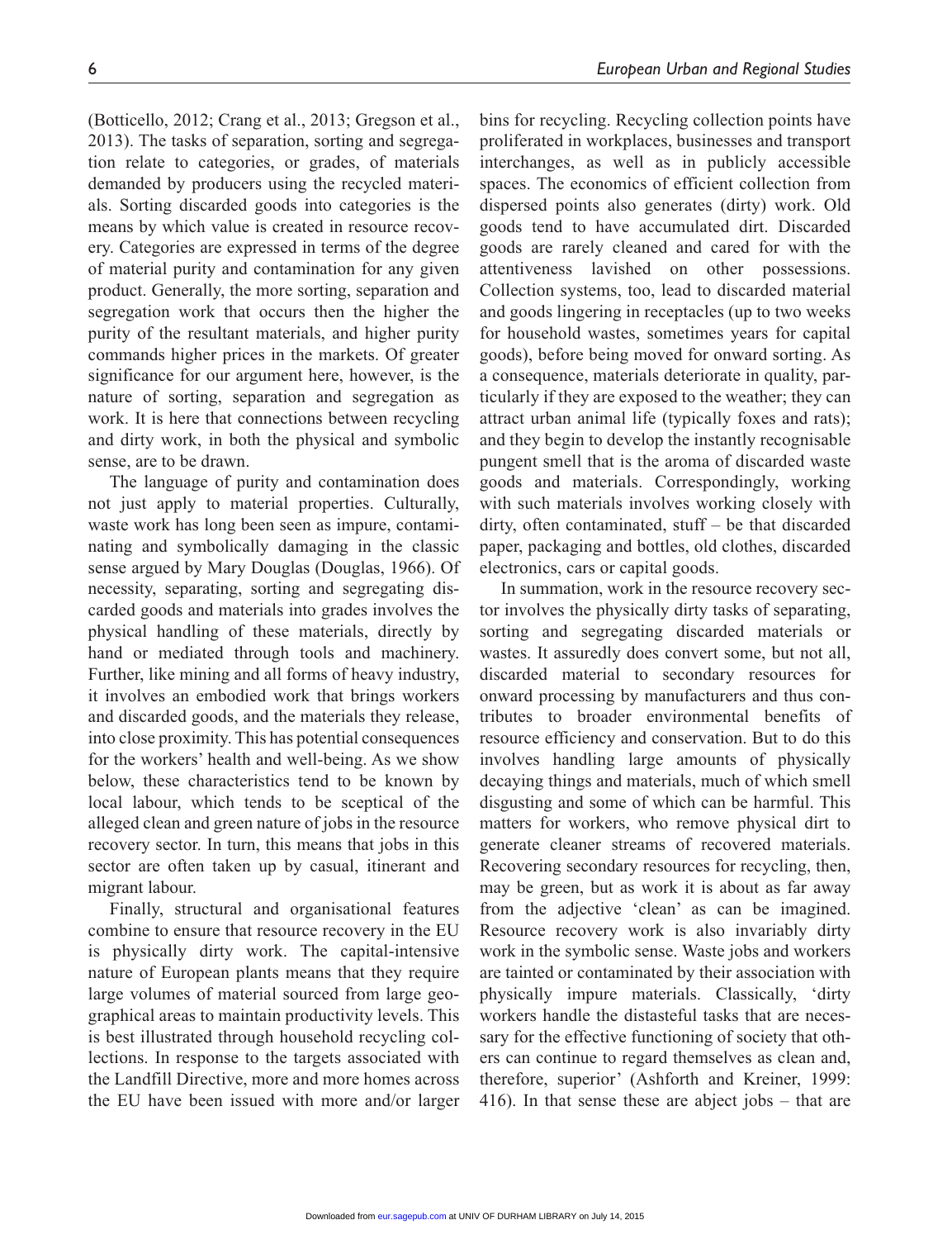polluting yet necessary for society to see itself as clean (Crang, 2010).

We show below how the physical and symbolic combine and reinforce one another, in ways that have profound effects on who gets to do these sorts of jobs in this emergent new sector in the EU. We draw on three sectors (dry recyclables, textiles and ship recycling) to show how manual labour continues to play a critical role in many sectors of resource recovery within the EU. A new form of low-skilled, low-paid, dirty work lies at the heart of the EU's new green economy, much of it performed by migrants from the A8 member states.

The study is based on linked ethnographic research in the Northern European ship recycling industry, conducted between 2007 and 2009, and in the UK textile recycling industry in 2009. The former involved repeat observation work combined with visual methods in two separate yards that represented the largest actors in the EU at the time, together with informal off-site interviews with workers (Gregson et al., 2010b). The latter is based on site visits to three textile recycling factories in the UK from 2008 to 2009, culminating in one month of fieldwork on the factory floor in a London-based textile recycling firm (Botticello, 2012). Research on the UK dry recyclables sector conducted in 2011 combined interviews with managers and site visits to eight facilities, chosen to capture varying plant size and geographical location in the sector. Ethnographic methods enabled the study to extend its grasp of the labour process, for four reasons. First, official statistics use official categories to report what happens; and formal interviews, especially with managers, focus on what is meant to happen. In both cases, observation and photo-documentation illustrated that what actually happened in practice was in every sense messier than official accounts. Relatedly, there were clearly areas of illicit practice that would simply not be otherwise accessible. Second, ethnographic work can include the socialities of workers within and beyond the workplace, and the reputation and understanding of forms of work through gossip and informal accounts in the locality. Third, it enabled engagement with the tacit and habituated elements of work environments. Fourth, we were able to get closer to the materialities of the workplace, the

embodied labour process and the stuff being worked upon – all of which are vital in understanding 'dirty work'. We use those detailed understandings of specific illustrative cases to question the wider trends reported in official accounts.

# **Inside the EU's green economy: Recycling 'dry recyclables', textiles and ships**

# *Municipal materials recovery facilities and the recovery of 'dry recyclables'*

Materials recovery facilities (MRFs) are in the vanguard of the drive to increase resource recovery in the EU. Municipal MRFs are dedicated to handling what was formerly called municipal solid waste, but is now called the 'dry recyclables' stream that is collected from European households and, increasingly, businesses. MRFs are capital-intensive, highly mechanised plants, designed to process large volumes of waste materials and turn them into products suitable for further processing; in practice this is further rounds of manufacturing. Within them, materials recognition and characterisation technologies separate out paper, card, glass, metals and plastics from the stream of materials. Municipal MRFs are emblematic of a mechanised, modern materials recovery regime. But, step inside these icons of clean, green and automated materials recovery and, alongside the technology, there is also a factorybased manual labour system.

The initial stages of pre-processing within Northern European municipal MRFs all take place in a small 'picking cabin'. Conveyor belts feed arriving materials to the picking cabin. It is here that most employees work in teams of six to eight for between 8 and 11 hours a day in what is a very noisy and confined space, standing by the belt. This is physically demanding work, governed by the speed of the belt. Journalist Alan Minter describes being shown round the equivalent process in a US municipal MRF:

We climb a stairway to… the 'pre-sort'. Here two workers stand over a high-speed conveyor belt that carries freshly arrived, unsorted 'recycling' that needs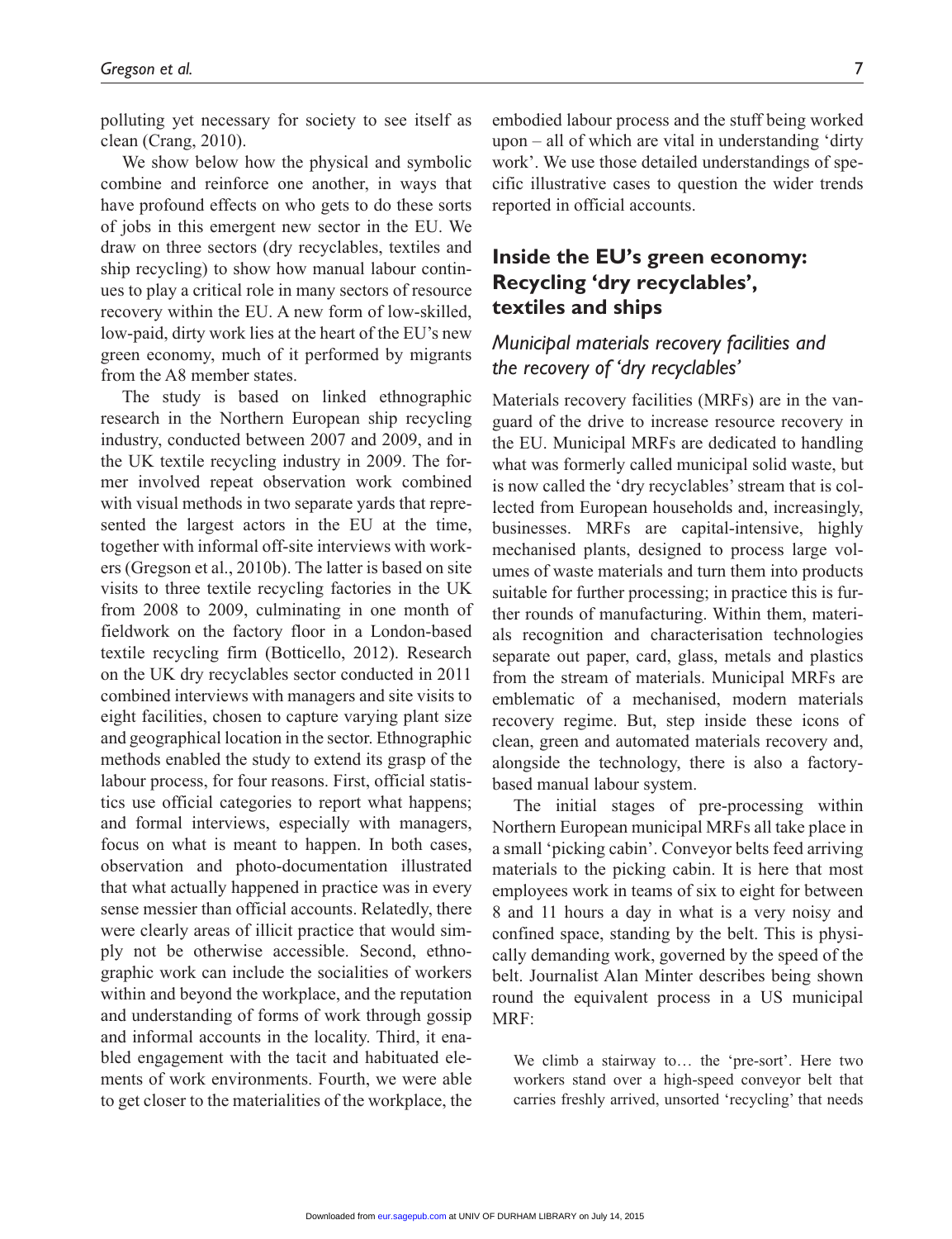to be, well, recycled! One of them reaches out and grabs a brown plastic bag from the blur, and just as quickly it disappears, sucked up by a large vacuum tube positioned directly above them…. 'Not everybody can hack this job'. Alan leans over to say, nodding at the speeding, blurry line. 'Some people get dizzy, throw up'. (Minter (2013: 19)

Similarly, a senior UK waste manager recounted his experience of the picking cabin in a 'state-ofthe-art' German municipal MRF in the following terms: 'guys, all of them Turks, stripped to the waist, sweating like pigs and working in 90 degrees'.

The pickers' task is to pull off the belt anything that either should not be in the recyclables stream or that is too problematic for the MRF's capitalintensive, mechanised systems to handle. Interviews with managers of municipal MRFs suggest that such problems are commonplace. Over-sized card and the wrong sorts of plastics often turn up on the belt, as does pretty much whatever else one can imagine – hospital waste, dead animals, plastic paddling pools and car tyres, even wheelie bins themselves. This is because recycling bins, much like all bins associated with the waste stream, are a means to getting rid of unwanted, undesirable stuff, as waste workers openly acknowledge.3 For workers therefore, gloves and masks are not just imposed by health and safety rules, but regarded as necessary just to do this dirty work. So too are ear phones, iPods and MP3 players, so that music can alleviate both the noise and the monotony of the work.

Physically demanding, monotonous, often disgusting, as well as noisy and smelly, work as a picker in a municipal MRF meets all the criteria that characterise dirty work, and the pay is typically minimum wage. Physically dirty work also becomes culturally 'dirty work'. Much as in a host of other sectors, such as kitchen work, hotel housekeeping and cleaning, in the resource recovery sector embodied work combines with the cultural signifiers of dirt and waste to ensure that the people who do these kinds of jobs are more likely to be certain types of workers than others. Municipal MRF managers are reluctant to publicise it, to grant access to their workers, or to discuss labour in anything other than general terms, but UK agency advertisements that specify that 'Polish language skills' are desirable for

MRF cabin process workers are more than suggestive of just who gets to do these jobs.

Materials recovery via European municipal MRFs, then, may be mechanised and modern, but it simultaneously depends on hard, dirty, manual factory work – the kind of low-paid assembly-line working that largely disappeared from Northern and Western Europe with the flight of manufacturing capital to Asia. As we show with reference to other parts of the resource recovery sector, these characteristics repeat themselves across different types of materials recovery.

### *Textile recycling*

Textile recovery is similar to MRFs in that discarded textiles are collected from diverse sources. In the UK this would include recycling banks, charity shops and leftovers from car boot sales that are then brought to recycling plants for processing. The difference, however, is that, even in the UK, textile recycling is a highly labour-intensive process throughout, and shifts in large factories would typically involve over 100 workers at a time. Clothes are first separated by type and then sorted by wear, fibre type, weight, size, age and gender. A series of conveyor belts pass clothing around a factory, with workers handling, inspecting, assessing and classifying items by 'picking' them from the belt and then throwing them into the appropriate chutes, pigeon holes, bins or other conveyor belts. These initially classified garments then move round the factory for further assessments by other workers. In such a way classifications are refined and finer grade distinctions produced, each one tailored to a market niche – from vintage/retro, to export for reuse, to industrial rags to fibre reclamation (Crang et al., 2013). The sometimes more than 400 resultant grades ensure not only that clothing has a second life, but also that the maximum economic value is extracted from the clothing on the belt, through a variety of reuse and recycling markets.

As with manual work in a municipal MRF, textile recycling is physically demanding. The toll that the work takes on the workers' bodies is considerable. Allergies to dust are commonplace; so too are skin complaints, for workers in textile recycling plants do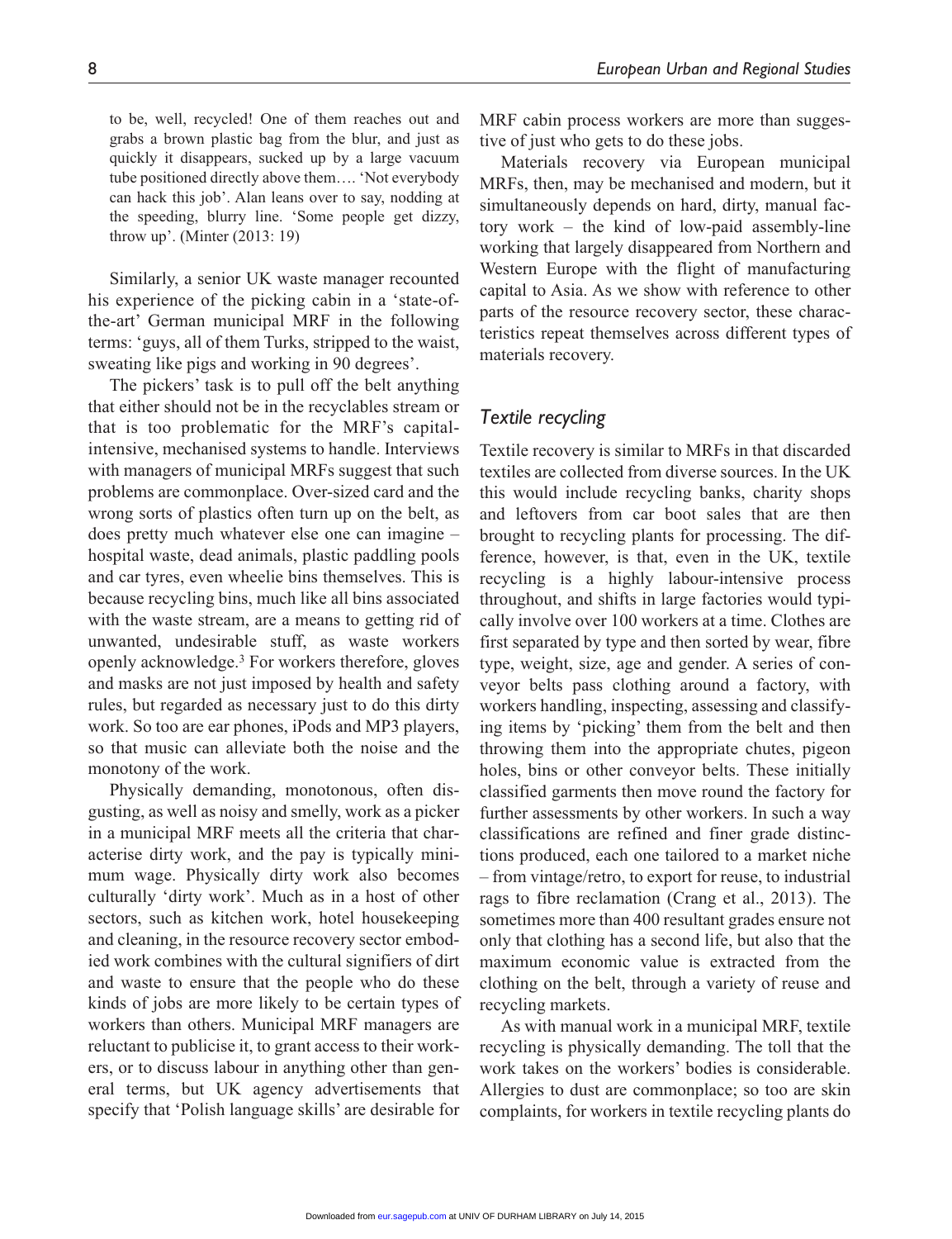not use gloves. Instead, they must rely on haptic, as well as visual, senses to classify what is unpleasant, smelly and often soiled clothing. Workers resort to over-the-counter remedies, such as nasal inhalers, to attend to excessive sneezing and running noses, while many bring additional shoes to alleviate the effects of standing in the same spot for hours on end. As with municipal MRFs, the pay is low: in 2011 in the factory studied, all sorters earned £5.73 per hour, so standard weekly take-home pay amounted to less than £200. Working overtime, at £7 per hour, brought it slightly above £200, which is still less than twothirds of the UK median wage.

Textile recycling, like much textile work the world over, is gendered as primarily women's work but, as with other areas of low-paid 'dirty work', it is particular women who get to do this work. In the study factory, Russian was the lingua franca, and the women working on the lines mostly came from Eastern Europe, principally Lithuania, Bulgaria and Russia, but not Poland. UK nationals were also notable by their absence, with the floor manager observing that they 'would be better off on the social'. In previous years, the work force had been dominated by West Africans, by workers from the Caribbean, and before that by workers from Pakistan. In each labour market phase, prevailing ethnicities relate to their perceived knowledge of key international markets in second-hand textiles (c.f. Abimbola, 2012), which are currently West Africa, India and Eastern Europe. Thus, when one textile recycler in the East Midlands was prosecuted for employing 30 illegal immigrants there were 21 Ghanaians, six Indians, two Nigerians and one from Niger (Holder, 2014). For the factory studied, ensuring that the best items get placed on the lines destined for Eastern European markets mattered most, and Eastern Europeans were assumed (by employers) to have unique skills in making these value judgements. Moreover, in this factory such essentialising knowledge connected with internal quality controls, in which employee numbers were placed on Eastern European sorting bags, making individual employees accountable for their grading decisions.

Recruitment to textile recycling factories such as this is largely word-of-mouth. Perhaps surprisingly, labour turnover was not particularly high – at least in the study factory. It was not uncommon here to find workers who had been in this factory for 6 years or even, in one instance, 16. Whilst explanations for inertia from managers would typically suggest that this kind of work was the best that such workers could either do, or hope for, sheer exhaustion and tiredness at the end of each shift 'lock' workers into such patterns of work. It is perhaps such working conditions that suggest why reports like *Well dressed? The present and future sustainability of clothing and textiles in the United Kingdom* (Allwood et al., 2006) speak of the technical possibilities of recycling but make no mention at all of the work involved.

## *Ship recycling*

In contrast to the municipal MRF and textile recycling sectors, which rely on processing materials 'harvested' from households on a regular basis, European ship recycling is a volatile, low-frequency activity, reliant on the release of vessels into the scrap market, chiefly from member states' navies and the fishing fleet.4 As such, the work is projectbased and characterised by temporary contracts. Below management levels, the work shows a strong tripartite division of labour. At the top of the labour hierarchy is asbestos remediation and hot and cold metal cutting, both of which require workers to have the requisite level of training and certification. Below this, a range of assistant jobs include fire watching, driving and a variety of metal work. At the bottom of the hierarchy are the sorting jobs, all of which involve separating materials, chiefly metals, into categories. Some of this work is performed mechanically, typically by magnets attached to driver-operated heavy plant equipment. This separates ferrous metals from the lower volume, but higher value, non-ferrous metals. Further separation of non-ferrous metals is performed manually, typically by agency workers. All of this work is filthy work. It is outdoor work, surrounded by rust and falling metal; the fumes released by hot metal cutting cannot be avoided; and hazardous wastes and residues are all around (Gregson, 2011). With the exception of a few environmental testers, this is work performed exclusively by men, but there are key distinctions in who does which jobs.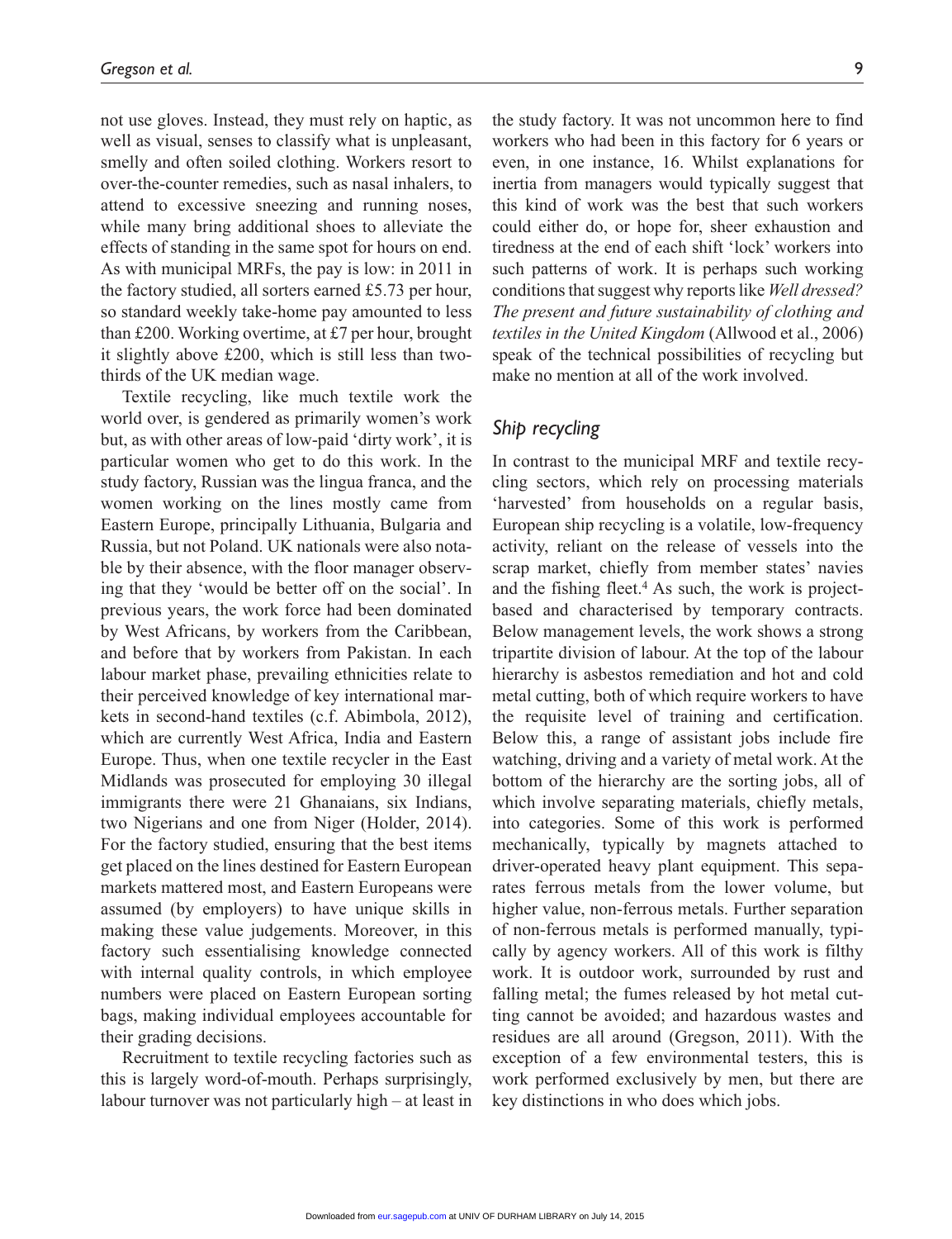Invariably, ship recycling within Europe entails itinerant, and often migrant, workers. Its basis in project work, with ships sent to different facilities, ensures this, but so too does the interchangeability of some of its associated tasks. Asbestos remediation work, for example, covers buildings as well as end-of-life ships. Asbestos remediation workers follow contracts, both within EU member states and between them. One job may be on a ship, another in a building such as a hospital or school; another may be in a power station and yet another in a retail store. The metal-cutting work within ship recycling also fails to attract local labour and relies instead on migrant workers. Sometimes, and paralleling Tannock's (2013) work on meat-processing factories in Wales, this relates to the poor reputation of particular firms in local labour markets. But it goes deeper. EU environmental regulations may suggest that former shipbuilding areas in the EU offer the most appropriate infrastructure for ship recycling operations, and green economy documents point to job creation in former industrial areas (EEA, 2011), but local labour is often unwilling to take up jobs in the industry, even in areas where there are relatively high levels of unemployment. Instead, we encountered almost universal scepticism among locals over a rhetoric that positions ship recycling as offering jobs in a clean and green industry. This is grounded firstly in embodied knowledge; of the effects on lives of working in the shipbuilding industry, and of what materials went into the making of these ships and what would be released in their unmaking, principally asbestos (Johnston and McIvor, 2000, 2004). Local people spoke about knowing what materials went into ships and would equally come out of them. Secondly, there is a sense of social and spatial injustice. The argument frequently articulated is that, having lived and worked once with dirty industries, these communities do not want to repeat the experience – that it is 'some place else's turn'. This argument was made on multiple occasions by local campaign groups in the UK in relation to the Hartlepool 'ghost ships' (Hillier, 2009) and was repeated throughout a protracted legal case.<sup>5</sup> Even once the work had begun, local people continued to recite the argument and to refer to the transient

male Eastern European labour that allegedly had been brought into the town to do it. Rumours of 'Poles living in caravans' on site were rife. In this instance therefore interpellation worked across local and migrant labour groups, and not just within firms. From the perspective of local labour, 'Poles' became a generic term for East and Central European (ECE) labour who were seen as 'mad enough' and 'foolhardy' enough to risk working in this particular firm and in this anticipated-to-bedirty industry. Thus, whilst EU policy attempts to ensure that 'some place else's turn' does not occur, intergenerational knowledge of asbestosis and mesothelioma, and of the risks of metal work, combine with stereotypical views to keep the indigenous labour force out of this sector and to see this work as appropriate for others to do.

Inside ship recycling yards, as with textile recycling, the labour hierarchy frequently maps into ethnic distinctions. This is illustrated by an established ship recycling operation located in continental Northern Europe. The entirety of the work here is organised through sub-contract chains, with different companies hired to perform distinct phases of work. Separate Dutch companies were contracted to perform asbestos removal and hot cutting for the duration of the project. All of the workers employed by the Dutch companies were itinerant Dutch. Basic sorting functions in the yard, however, were performed by Turkish-French workers. At a given point in breaking up a ship the priority becomes processing the bulk of the metal quickly to sell it on, and at that point additional workers were hired on temporary contracts via agencies known through personal contacts of the management. The majority of the workers hired were Poles, who were supplemented with Czechs at a point where further additional labour was required. The pay differentials for workers were considerable: whilst Dutch hot-metal cutters earned  $\epsilon$ 36.50/hour, the agency was paid  $\epsilon$ 20/ hour, and the Polish workers actually received  $\epsilon$ 10/ hour. So, the former earned three times and the latter 80% of the median Belgian income. In this way the sector exhibits a classic core/peripheral worker distinction, in which low-cost ECE labour, supplied via agencies, is used to provide numerical flexibility (c.f. Friberg, 2012a). Polish employment in this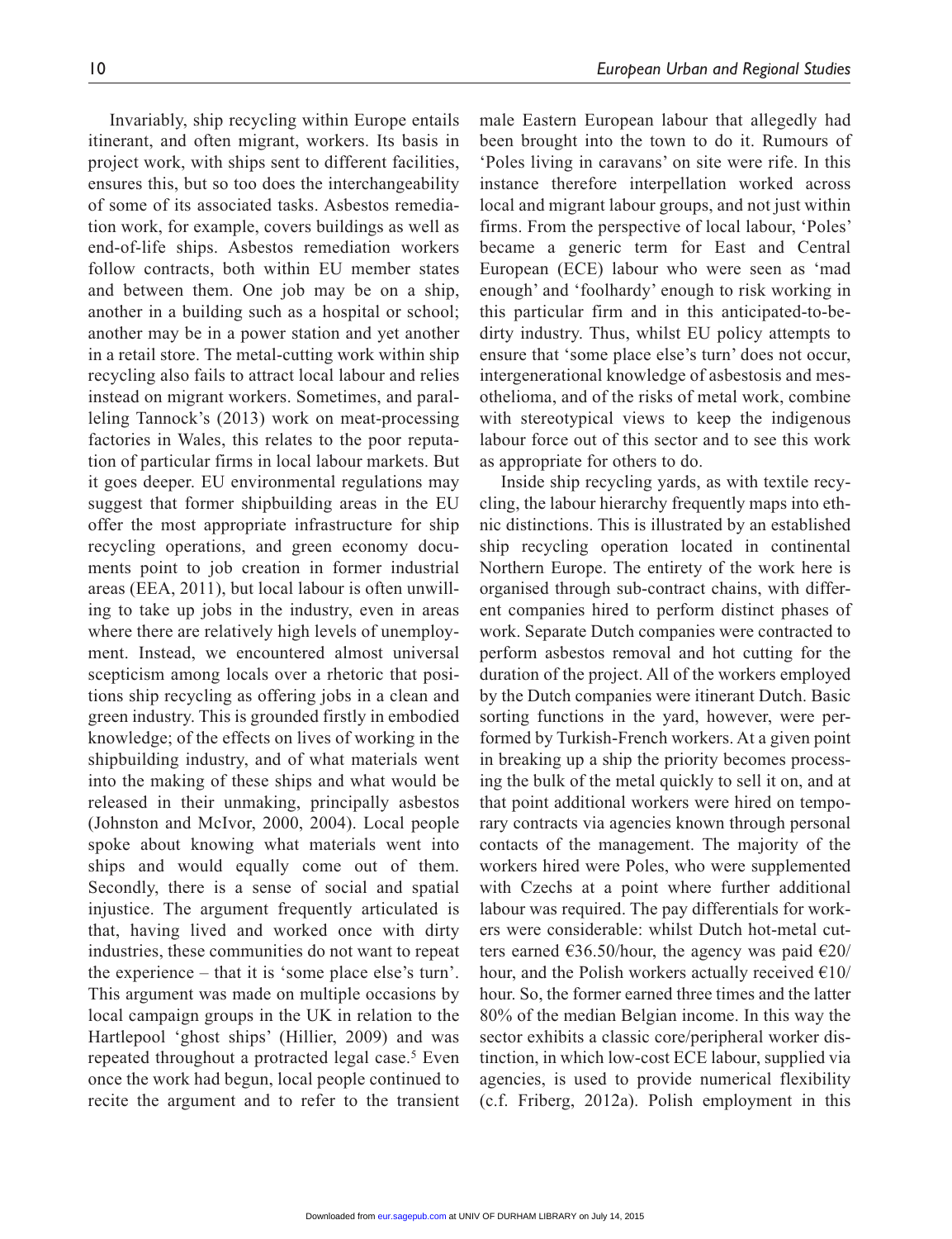yard is also noteworthy for three further reasons. First, it confirmed the down-skilling trajectory noted in the literature in relation to East–West migration (Drinkwater et al., 2008 c.f. Bachan and Sheehan, 2011). The Poles recruited here had previously worked as carpenters, welders, truck drivers and car mechanics in Poland. Second, their employment histories in Western Europe illustrated considerable mobility between EU member states (c.f. Friberg, 2012b; Stenning and Dawley, 2009) – in this case, between the UK, Belgium and the Netherlands, where they had previously performed a variety of construction and warehousing jobs. Third, and most significantly, the Polish men working in this yard did not recite the mantra of 'the hard-working Pole' (c.f. Datta and Brickell, 2009). Instead, they talked about their work as relatively undemanding, valuing their boss for not pushing them too hard; and in terms of fun and pleasure. Although the lower pay was a source of considerable grievance, the work itself was valued for its unpredictability, excitement and even for its danger – particularly when this came at the expense of mistakes made by Czech workers, whose inexperience resulted in a major fire incident in the yard. Tales of individuals collapsing through the effects of exposure to the fumes of hot cutting, of the danger of the work, of using shortcuts rather than doing the job properly and of learning on the job were all narrated positively through the figure of the tough, fearless to the point of recklessness, strong and heroic Polish male – a classic case of reframing dirty work through positive characteristics (Ashforth and Kreiner, 1999) though characteristics that here lead to their own problems. Hyper-mobility in relation to temporary work is critical for its potential occupational health risks, particularly when combined with a hyper-masculine revelling in fun, danger and unpredictability. However, in contrasting their knowledge and expertise to the lack of knowledge of their Czech counterparts, these Polish workers drew a clear distinction between categories of ECE labour, in this case based on ethnicity and hypermasculinity. These Polish men were differentiating dirty work in ways that strengthened their group identity, not through tropes of 'hard working Poles', but exuberance.

### **Summary**

Resource recovery within the Northern European member states has resulted in low-paid, dirty, monotonous and physically demanding jobs, some which are physically dangerous. These characteristics cut across different forms of materials recovery. Cultural categorisations combine with the physical characteristics of the work to make European resource recovery a dirtier form of dirty work than that occurring in the hospitality and catering sectors, and on a par with healthcare-related body work (Dyer et al., 2008; McDowell et al., 2007). This is because it entails working directly with wastes. It may recover secondary resources but it means handling material that is already declared to be waste, and therefore expelled from the body social. In such a way the veneer of green jobs is stripped off. Recycling work is an activity that comes within the cultural orbit of waste work the world over. Furthermore, regardless of where this type of work occurs in the world, its performance – and particularly who gets to do it – works with and from workers' embodied attributes as well as stereotypical ideas. Waste work globally has long been seen as a means to marking ethnic and racial, as well as gendered, differences. It is therefore not surprising that it has become a means to inscribing distinctions between workers from the former EU-15 and those from the A8 countries and non-EU countries. The distinctions drawn within and between the A8 group of migrant workers (Poles versus other nationalities), however, point to finer grained understandings of the ECE labour force. Differentiated processes of interpellation work both between but also within resource recovery workplaces and local labour markets. Particularly significant is how a hyper-masculinity once characteristic of former manufacturing areas in Northern member states has resisted recycling work, but how that same hyper-masculinity is being reworked within the ECE labour force to reclaim such labour. More broadly, our research shows that the growth of resourcerecovery activities in Northern Europe rests on and exacerbates uneven development in the EU (Smith and Timar, 2010). It both relies on low-cost ECE labour and is a means by which hierarchies in ECE labour are emerging and intensifying. We conclude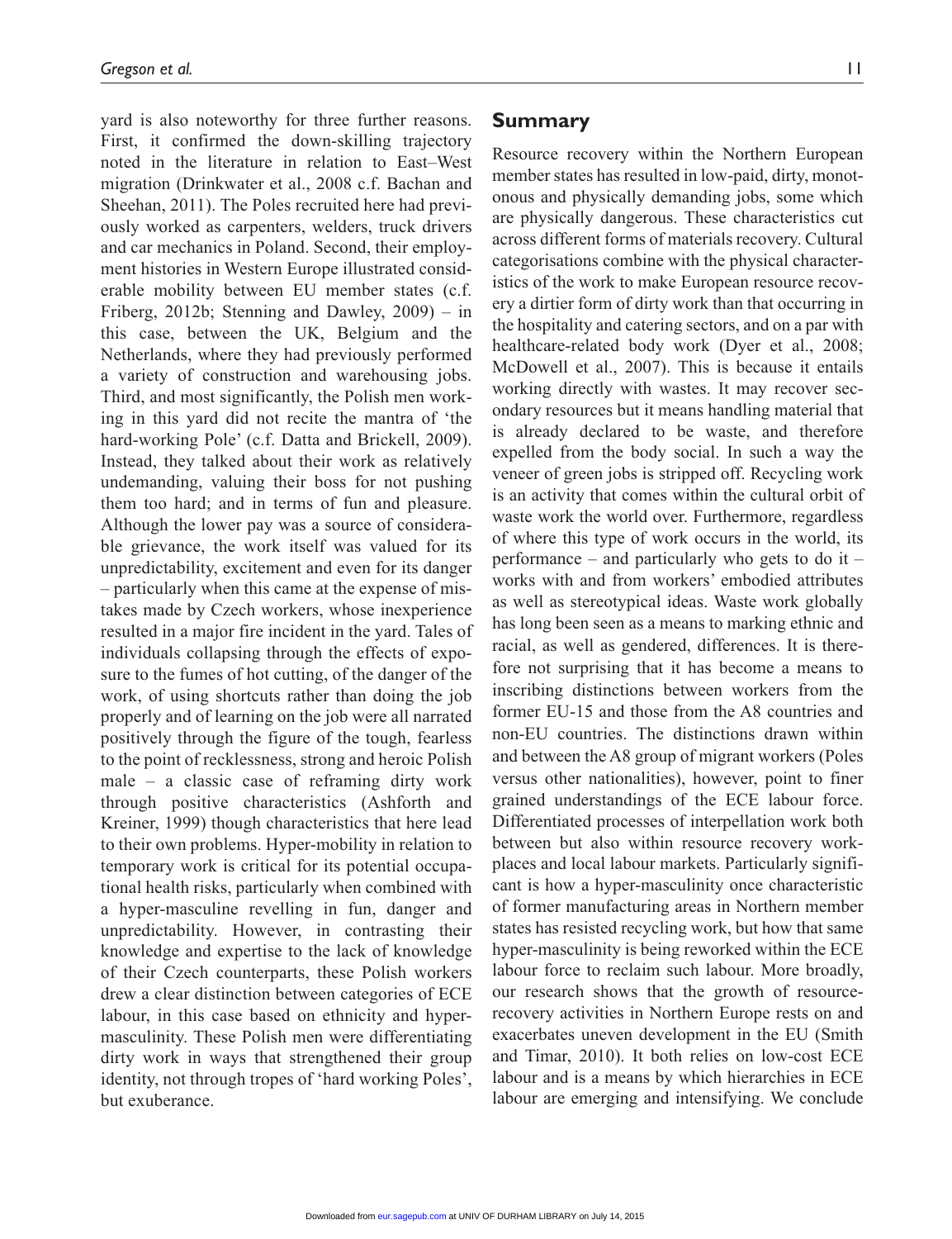the paper by reflecting more broadly on the wider implications of these findings.

## **Conclusions**

European policy promotes resource recovery in Europe as a clean and green activity central to creating sustainable economies within the EU-27. 'Lifting the veil' on European resource recovery shows it to be far from clean and green but, instead, a new form of 'dirty work'. When waste is not allowed to be processed in peripheral places, in the name of environmental justice, then peripheral workers tend to move to do the jobs created instead. The implications of this are three-fold.

First, in terms of the recycling labour process: this paper has demonstrated that resource recovery, wherever it occurs, with whatever materials, continues to require manual labour. Whilst representations of European recycling emphasise mechanisation and automation, highlighting a connection with modernity and a distancing from images of recycling in the Global South, manual labour is necessary to the creation of value in European resource recovery. The work of materials segregation and sorting continues to involve people whose work has been shown to be amongst the dirtiest of European 'dirty work'. That fundamental point is masked by the discursive construction of European recycling as being clean and green. The clean and green veneer serves to protect European resource recovery from too much scrutiny and obscures how recycling work is socially and culturally constituted as 'dirty work', precisely because it is waste work. Our contention is that it is important to recognise these jobs as such, for what they are, rather than to engage in a politics of silence and/or erasure.

Second, in terms of migration and its intersections with uneven transformations across Europe: this paper has demonstrated that, far from creating new, skilled employment, resource recovery is, for the most part, located within secondary labour markets and often rests on migrant labour, be that lowcost, itinerant EU labour or that of non-EU nationals. The implications for the debate on post-2004 enlargement and its effect on migration are considerable. Whilst that literature emphasises new ways of thinking about migration based on open borders,

mobility and temporality, our research joins with a body of work in economic geography to show how old East–West distinctions are being reworked through the core/peripheral labour distinction in Northern Europe. It demonstrates that the opening of borders to people can be a means to reworking and intensifying inequalities (Smith and Timar, 2010) that can be further intensified by the closing of borders to waste things. Old East–West distinctions are being reworked in relation to the drive to create green economies in the EU, precisely because the jobs that are being created by keeping wastes within Northern Europe are not ones that many Northern Europeans seem to wish to do. This raises profound question marks over the capacity of sustainable economies to deliver the social inclusivity that also sits at the heart of the EU's 2020 strategic vision.

Third, the goal of creating a pan-European recycling society requires pan-European resource recovery. This paper has shown that resource recovery in Northern European states depends on migrant labour from A8 countries willing to do 'dirty work' abroad for higher pay, which begs questions as to how to extend and intensify levels of resource recovery in the A8 states themselves, where recovery rates are still at very low levels but rates of employment in recycling are relatively high (Eurostat, 2009: 333). Very real questions need to be asked as to who is going to do this kind of 'dirty work' in Eastern and Central Europe. Historically, waste work in the ECE has been associated with the Roma, as an itinerant, petty-entrepreneurial activity, of a type not far removed from resource recovery in parts of the Global South (Scheinberg and Anschtz, 2006: 263– 264). As capital-intensive, highly mechanised resource recovery infrastructure moves east, with plastics recovery plants being opened in Poland by the Austrian multinational ALPLA, taking with it a demand for the types of manual labour already visible in the Northern member states, a strong possibility is that further cultural reworking will occur around this green, but dirty, work. An effect of uneven transformations in the development of resource recovery in the EU is that, ironically, future growth in resource recovery may yet rest on opening borders to workers from non-EU countries – the very workers whom the initial interventions in European waste policy, some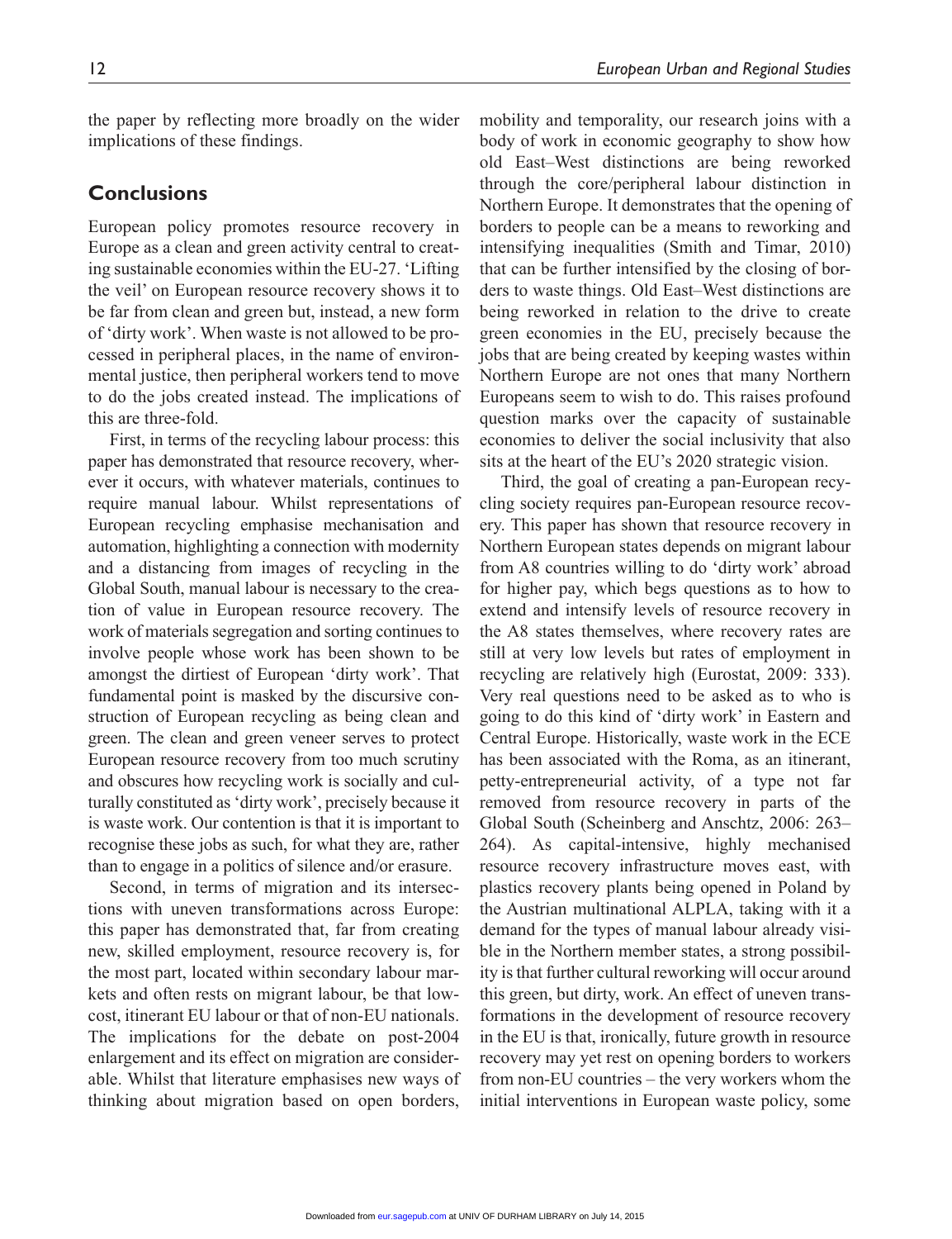30 years ago, was designed to protect. The rise in immigration to Poland from 7000 to 212,000 people per annum over the last decade is certainly suggestive here, but the topic needs empirical investigation as to the organisation of work and the values being associated with changing types of 'recycling' work. Precisely because of its irrevocable associations with waste and with 'dirty work', resource recovery will always be intrinsically bound up with race and ethnicity. As resource recovery shifts east within the EU, to encompass the predominantly white, post-Socialist states, we anticipate those debates taking on yet new twists and a new intensity.

### **Acknowledgements**

Thanks to two anonymous referees and to Adrian Smith for their comments on this paper. The usual disclaimers apply.

### **Funding**

This work was supported by the Economic and Research Council Large Grant, The Waste of the World (RES 000230007).

### **Notes**

- 1. The employment data in Eurostat are not structured to allow exact calculations, as waste processing occurs in various parts of the 'eco-industry' sector where overall employment rises from 2 million to 3.4 million in the period.
- 2. The dominance of technical approaches is well to the fore in contributions to the key journals in the field, which include *Journal of Industrial Ecology, Journal of Cleaner Production, Resources Conservation and Recycling* and *Journal of Waste Management*.
- 3. In a BBC Four documentary, 'The Secret History of Waste', retired waste workers recounted tales from the waste conveyor belt, citing one instance in which the belt had to be stopped because of the appearance of a dead baby amidst the material. Although the exception, such occurrences illustrate the general point, and they are confirmed by intermittent media reports of dead human bodies in materials recovery facilities and recycling centres (Gyekye, 2008; Murphy, 2012).
- 4. Ocean-going commercial vessels are typically recycled in South and East Asia, amid considerable opprobrium over labour and environmental conditions, and are a poster child example for ENGOs of why recycling should be done in the EU (Crang, 2010).

5. The 'ghost ships' were vessels from the US reserve fleet and of Second World War vintage. Since the US banned exporting them to less-developed countries, it was open to a UK tender to dismantle them. The importation of such waste caused a local, indeed national, furore.

### **References**

- Abimbola O (2012) The international trade in secondhand clothing: Managing information asymmetry between West African and British traders. *Textile* 10(2): 184– 199.
- Alexander C and Reno J (eds) (2012) *Economies of Recycling: The Global Transformation of Materials, Values and Social Relations*. London: Zed Books.
- Allwood J, Laursen S, de Rodríguez C and Bocken N (2006) *Well dressed? The present and future sustainability of clothing and textiles*. Cambridge: Institute for Manufacturing.
- Ashforth B and Kreiner G (1999) 'How can you do it?': Dirty work and the challenge of constructing a positive identity. *Academy of Management Review* 24(3): 413–434.
- Bachan R and Sheehan M (2011) On the labour market progress of Polish accession workers in South-east England. *International Migration* 49(2): 241–249.
- Barnett C, Cloke P, Clarke N and Malpass A (2005) Consuming ethics: Articulating the subjects and spaces of ethical consumption. *Antipode* 37(1): 23–45.
- Barr S, Ford N and Gilg A (2003) Attitudes towards recycling household waste in Exeter, Devon: Quantitative and qualitative approaches. *Local Environment* 8(4): 407–421.
- Barr S, Gilg A and Ford N (2001) A conceptual framework for understanding and analysing attitudes towards household waste management. *Environment and Planning A* 33(11): 2025–2048.
- Basel Action Network (BAN) (2002) *Exporting Harm: The High-Tech Trashing of Asia*. Seattle, WA: Basel Action Network.
- Basel Action Network (BAN) (2005) *The Digital Dump: Exporting Re-use and Abuse to Africa*. Seattle, WA: Basel Action Network.
- Baum T, Dutton E, Karimi S, Kokkranikal J, Devine F and Hearns N (2007) Cultural diversity in hospitality work. *Cross Cultural Management: An International Journal* 14(3): 229–239.
- Botticello J (2012) Between classification, objectification and perception: Processing second-hand clothes for recycling and reuse. *Textile: The Journal of Cloth and Culture* 10(2): 164–183.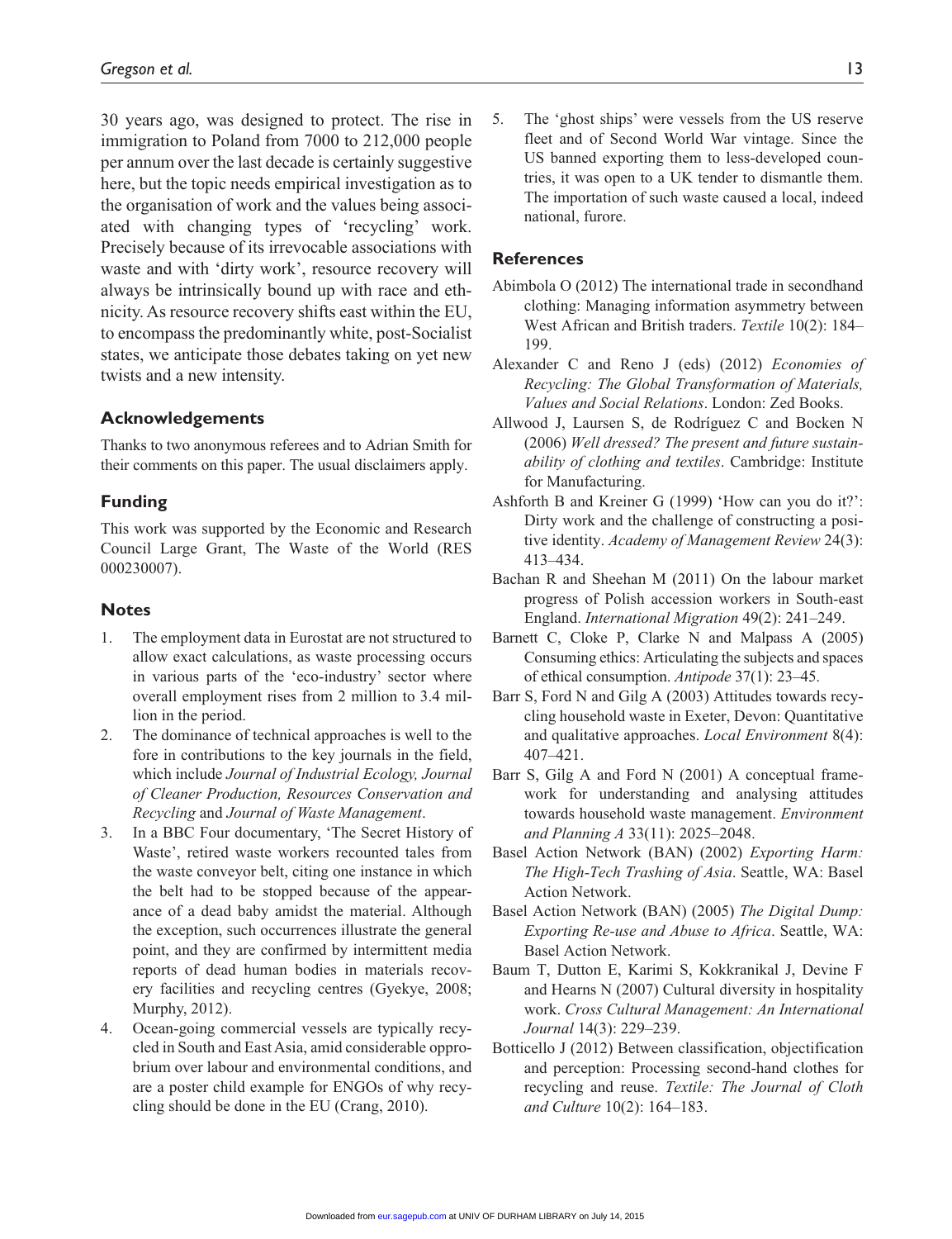- Bulkeley H and Gregson N (2009) Crossing the threshold: Municipal waste policy and household waste generation. *Environment and Planning A* 41(4): 929–945.
- Bulkeley H, Watson M and Hudson R (2007) Modes of governing municipal waste. *Environment and Planning A* 39(11): 2733–2753.
- Clapp J (2001) *Toxic Exports: The Transfer of Hazardous Wastes from Rich to Poor Countries*. Ithaca NY: Cornell University Press.
- Collins A, O'Doherty R and Snell M (2006) Household participation in waste recycling: Some national survey evidence from Scotland. *Journal of Environmental Planning and Management* 49(1): 121–140.
- Commission of the European Communities (2005) *Taking Sustainable Use of Resources Forward: A Thematic Strategy on the Prevention and Recycling of Waste*. Brussels: European Commission.
- Cox R (2007) The au pair body: Sex object, sister or student? *European Journal of Women's Studies* 14(3): 281–296.
- Crang M (2010) The death of great ships: Photography, politics and waste in the global imaginary. *Environment and Planning A* 42(5): 1084–1102.
- Crang M, Hughes A, Gregson N, Ahamed F and Norris L (2013) Rethinking governance and value in commodity chains through global recycling networks. *Transactions Institute of British Geographers* 38(1): 12–24.
- Darby L and Obara L (2005) Household recycling behaviour and attitudes towards the disposal of small electrical and electronic equipment. *Resources, Conservation and Recycling* 44(1): 17–35.
- Datta A (2008) Building differences: Material geographies of home(s) among Polish builders in London. *Transactions Institute of British Geographers* 33(4): 518–531.
- Datta A and Brickell K (2009) We have a little bit more finesse, as a nation? Constructing the Polish worker in London's building sites. *Antipode* 41(3): 439–464.
- Devine F, Baum T, Hearns N and Devine A (2007a) Cultural diversity in hospitality work: The Northern Ireland experience. *International Journal of Human Resource Management* 18(2): 333–349.
- Devine F, Baum T, Hearns N and Devine A (2007b) Managing cultural diversity: opportunities and challenges for Northern Ireland hoteliers. *Internatio-nal Journal of Contemporary Hospitality Manage-ment* 19(2): 120–132.

Douglas M (1966) *Purity and Danger*. London: Routledge.

Drinkwater S, Eade J and Garapich M (2008) Poles apart? EU enlargement and the labour market outcomes of immigrants in the UK. *International Migration* 57(1): 161–190.

- Dyer S, McDowell L and Batnitzky A (2008) Emotional labour/body work: The caring labours of migrants in the UK's National Health Service. *Geoforum* 39(6): 2030–2038.
- European Commission (EC) (2005) *Taking sustainable use of resouces forward: a thematic strategy on the prevention and recycling of waste* (COM 666).
- European Commission (EC) (2011) *Roadmap to a Resource Efficient Europe*. Brussels: European Commission.
- European Environment Agency (EEA) (2011) *Earnings, Jobs and Innovation: The Role of Recycling in a Green Economy*. Copenhagen: EEA.
- European Resource Efficiency Platform (EREP) (2013) *Action for a Resource Efficient Europe*. Brussels: EREP.
- Eurostat (2009) *European Business: Facts and Figures*. Luxembourg: EU Commission.
- Friberg J (2012a) Culture at work: Polish migrants in the ethnic division of labour on Norwegian construction sites. *Ethnic and Racial Studies* 35(11): 1914–1933.
- Friberg J (2012b) The stages of migration. From going abroad to settling down: Post accession Polish migrant workers in Norway. *Journal of Ethnic and Migration Studies* 38(10): 1589–1605.
- Greenpeace/FIDH/YPSA (2005) End-of-life ships: The human costs of breaking ships. Available at: http:// www.greenpeace/org/raw/content/international/ press/reports/end-of-life-the-human-cost-of.pdf (accessed 9 October 2009).
- Gregson N (2011) Performativity, corporeality and the politics of ship disposal. *Journal of Cultural Economy* 4(2): 137–156.
- Gregson N, Crang M, Ahamed F, Akter N and Ferdous R (2010a) Following things of rubbish value: End-of-life ships, 'chock-chocky' furniture and the Bangladeshi middle class consumer. *Geoforum* 41(6): 846–854.
- Gregson N, Crang M, Ahamed F, Akter N, Ferdous R, Foisal S and Hudson R (2012) Territorial agglomeration and industrial symbiosis: Sitakunda-Bhatiary, Bangladesh, as a secondary processing complex. *Economic Geography* 88(1): 37–58.
- Gregson N, Watkins H and Calestani M (2010b) Inextinguishable fibres: Asbestos and the vital materialism of demolition. *Environment and Planning A* 42(5): 1065–1083.
- Gregson N, Watkins H and Calestani M (2013) Political markets: Recycling, economization and marketization. *Economy and Society* 42(1): 1–25.